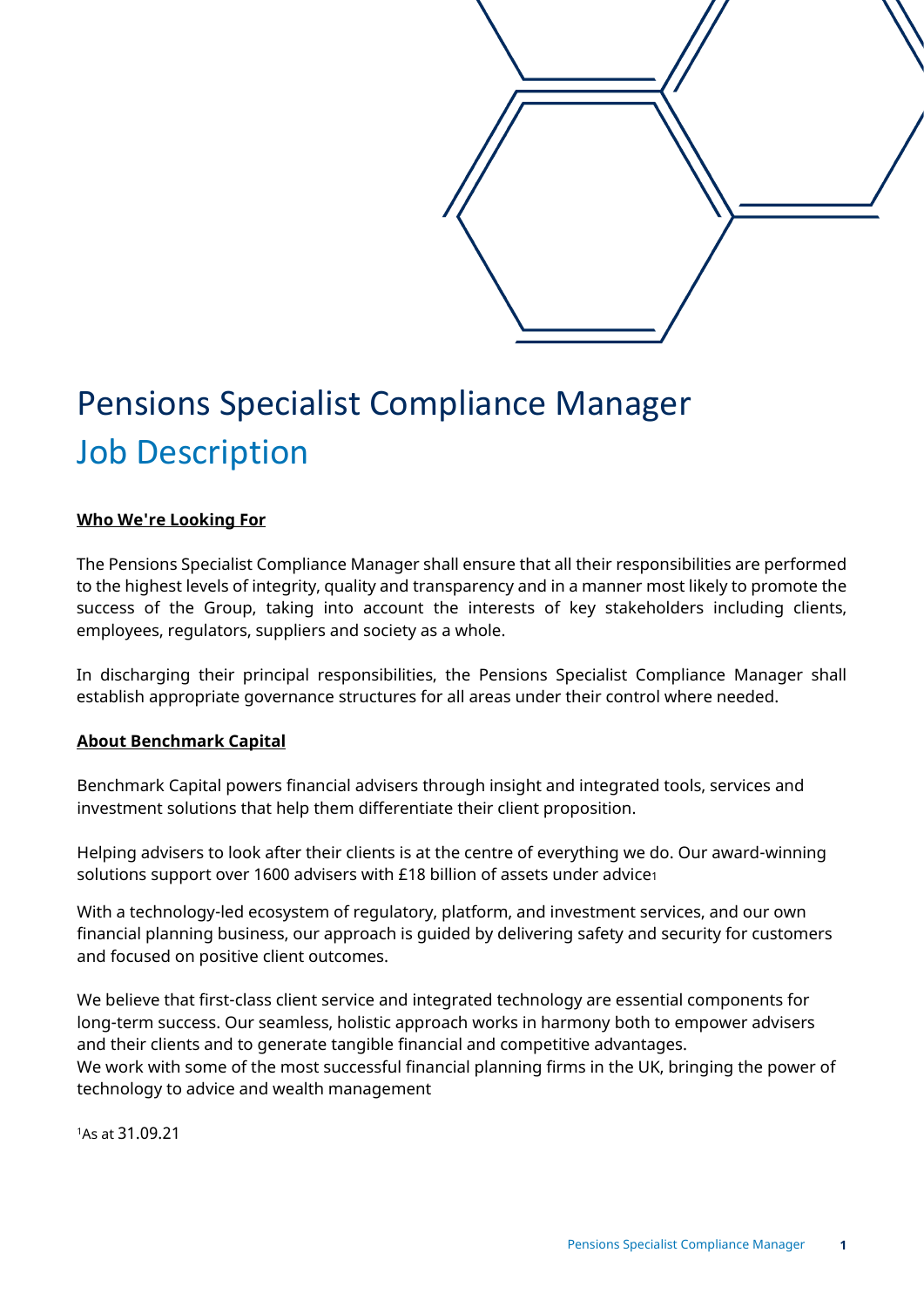# **The base**

You'll be based at our Broadlands Business Campus near Horsham in West Sussex. It has high standards and international reputation, without being in the city: a big, countryside campus means life will feel a little different.

We support our offices by using cutting edge software and hardware and our spacious campus facilities mean there's a great working environment for the team. With an on-site restaurant, coffee shop and gym, our campus has much to offer. And commuters can relax on our dedicated regular shuttle bus to and from Horsham's main line train station.

We know that helping you balance personal and professional commitments is a big part of that, so we're open to flexible working. Many of our staff work flexibly in many different ways, including part-time. Please talk to us at interview about the flexibility you need.

## **Overall Purpose of the Job:**

Oversight of occupational pension transfer business and the Pension Transfer Specialists within the networks, including managing the committee decision making process and provide regular report. To ensure procedures are updated in line with regulatory and industry updates.

Ensure that the Senior Compliance Manager is made aware of any issues which in the Pensions Specialist Compliance Manager deems material and provides to the Senior Compliance Manager, an annual assessment of their own performance against objectives agreed with them.

### **What You'll Do**

- Keep up to date with regulatory and industry developments
- − Provide evaluation reports to the Senior Compliance Manager
- − Lead due diligence work streams on business acquisition projects
- − Undertake other ad-hoc project work
- − Assist with documenting new procedures and policies
- − Liaise effectively with the supervisors and senior management in respect of regulatory and internal matters
- − Handle network issues for Pensions and Occupational Pensions
- − Compile data necessary for PTS regulatory reporting
- − Liaise with the team on associated tasks and projects, and provide constructive input
- − Provide support to other areas of the Compliance Department
- − Apply a risk-based and common-sense approach to the compliance occupational pensions process
- − Manage the pre-approval of Occupational Pension Transfer Business (PTS)
- − Manage and conduct comprehensive post-sale file monitoring across the network on Occupational Pension business and pensions, in accordance with regulatory requirements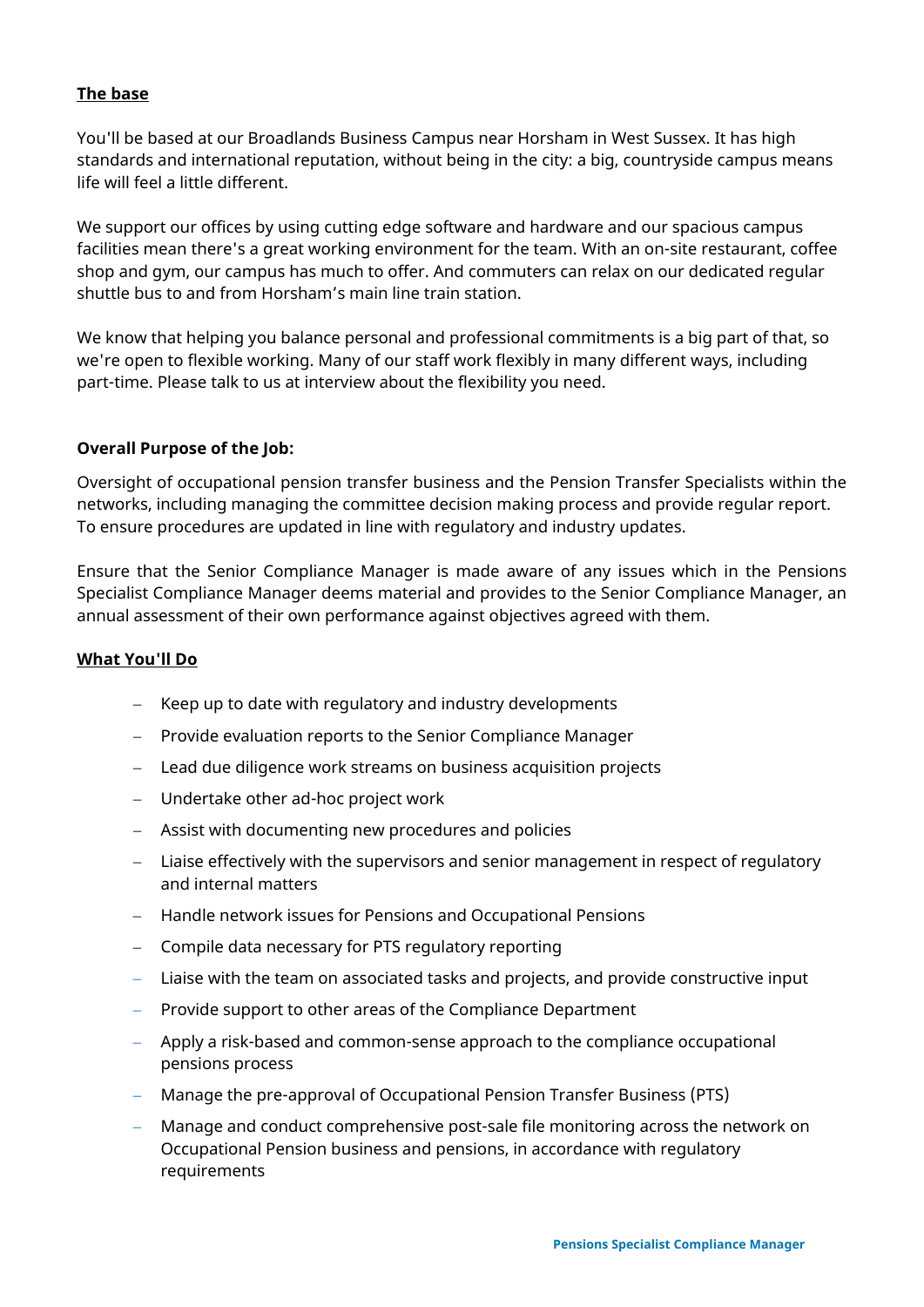- − Undertake quality of advice reviews across all occupational business and all AR firms, maintaining accurate records of trends and communicating them to the team within desired timescales
- − Provide technical support for the Compliance Department as required on Occupational Pensions
- − Liaising with member firms in regard to pensions queries, and engaging in training with advisers to improve pensions knowledge and skills
- − Creation and management of newsletters, bulletins and key documents
- − Responsibility for the design, management, and ongoing maintenance of PTS focused audit checklist
- − Manage and conduct specialist pension audits with those advisers holding occupational pensions permissions
- − Take on tasks and projects as delegated by the Senior Compliance Manager, applying a can-do attitude
- − Completes tasks to a high standard, and apply initiative to accommodate for wider issues
- − Apply a risk-based and common-sense approach to the compliance monitoring process

#### **The Knowledge, Experience And Qualifications You Need**

- − Minimum of level 4 Diploma in regulated financial planning (or equivalent), with significant
- − Progress towards the achievement of further qualifications desired
- − Recognised Occupational Pension Specialist qualification-G60, AF3, AF7 or equivalent
- − Detailed knowledge of FCA rules and their interpretation/application
- − Strong Occupational Pensions product knowledge and familiarity with FCA Pension Transfer standards
- − Ability to train and motivate others whilst remaining flexible/adaptable Highly developed analytical, observational and communication skills

# **The Knowledge, Experience And Qualifications That Will Help**

- − L6 Advanced Diploma working towards Chartered Status J07 Supervision in a Regulated Environment
- − Specialist qualifications:
- − Single share-based investments- L4 diploma+ IMC or securities gap fill
- − Significant compliance experience within the financial services, preferably in an investment or pensions environment. An in-depth understanding of FCA/PRA regulatory expectations and compliance requirements.
- − Experience working within a network or firms with appointed representatives

### **What You'll Be Like**

- − You must act with integrity
- − You must act with due skill, care and diligence